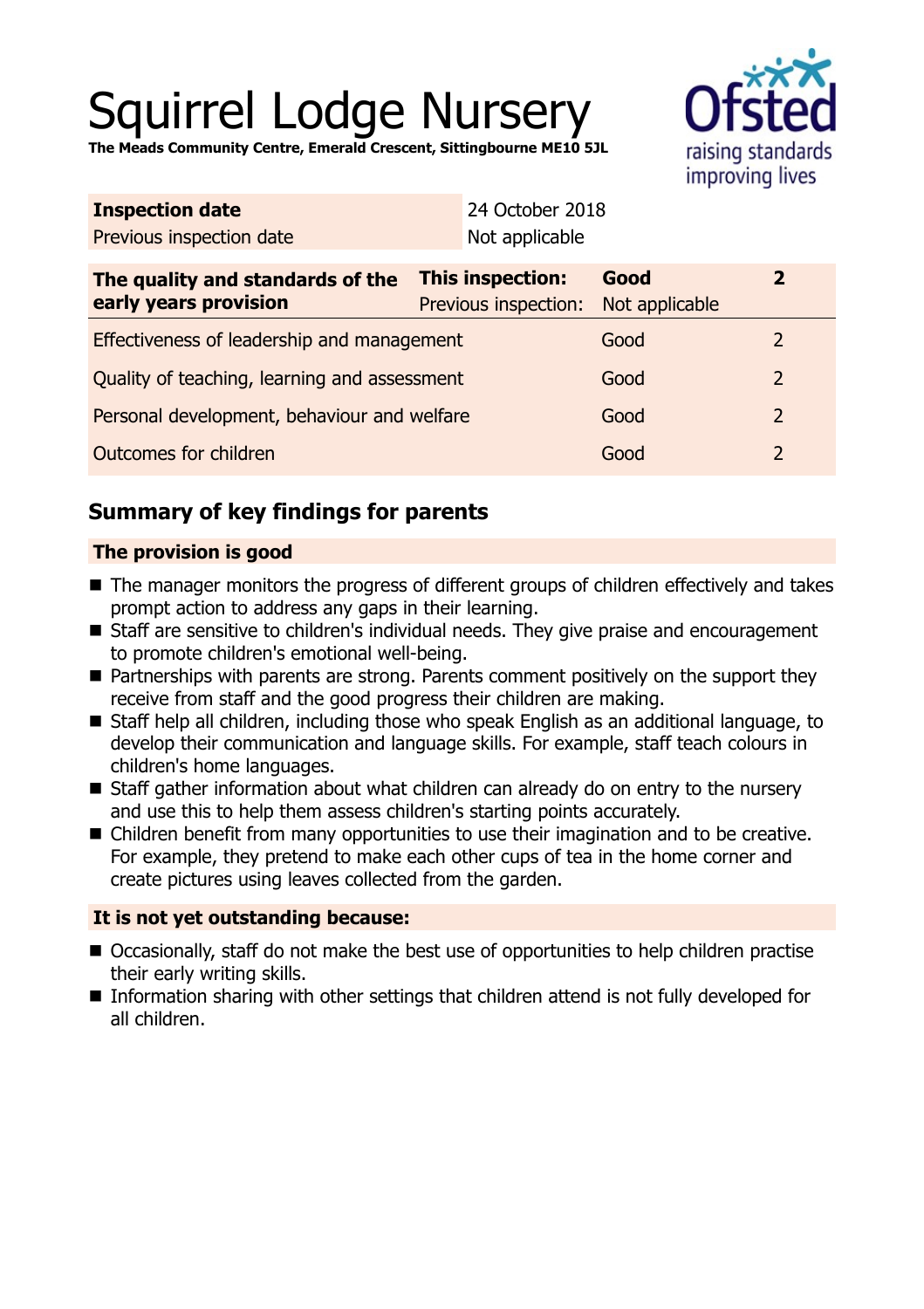# **What the setting needs to do to improve further**

## **To further improve the quality of the early years provision the provider should:**

- $\blacksquare$  provide more opportunities for children to practise their early writing skills
- strengthen information sharing with other settings that children attend to ensure continuity of learning for all children.

## **Inspection activities**

- The inspector observed the quality of teaching and the impact this has on children's learning.
- The inspector sampled a range of documentation, including children's assessment records, policies and procedures, and evidence of staff suitability.
- $\blacksquare$  The inspector completed a joint observation of an activity with the manager.
- $\blacksquare$  The inspector held discussions with parents, staff and children at appropriate times during the inspection.
- $\blacksquare$  The inspector held a leadership and management meeting with the manager.

# **Inspector**

Michaela Borland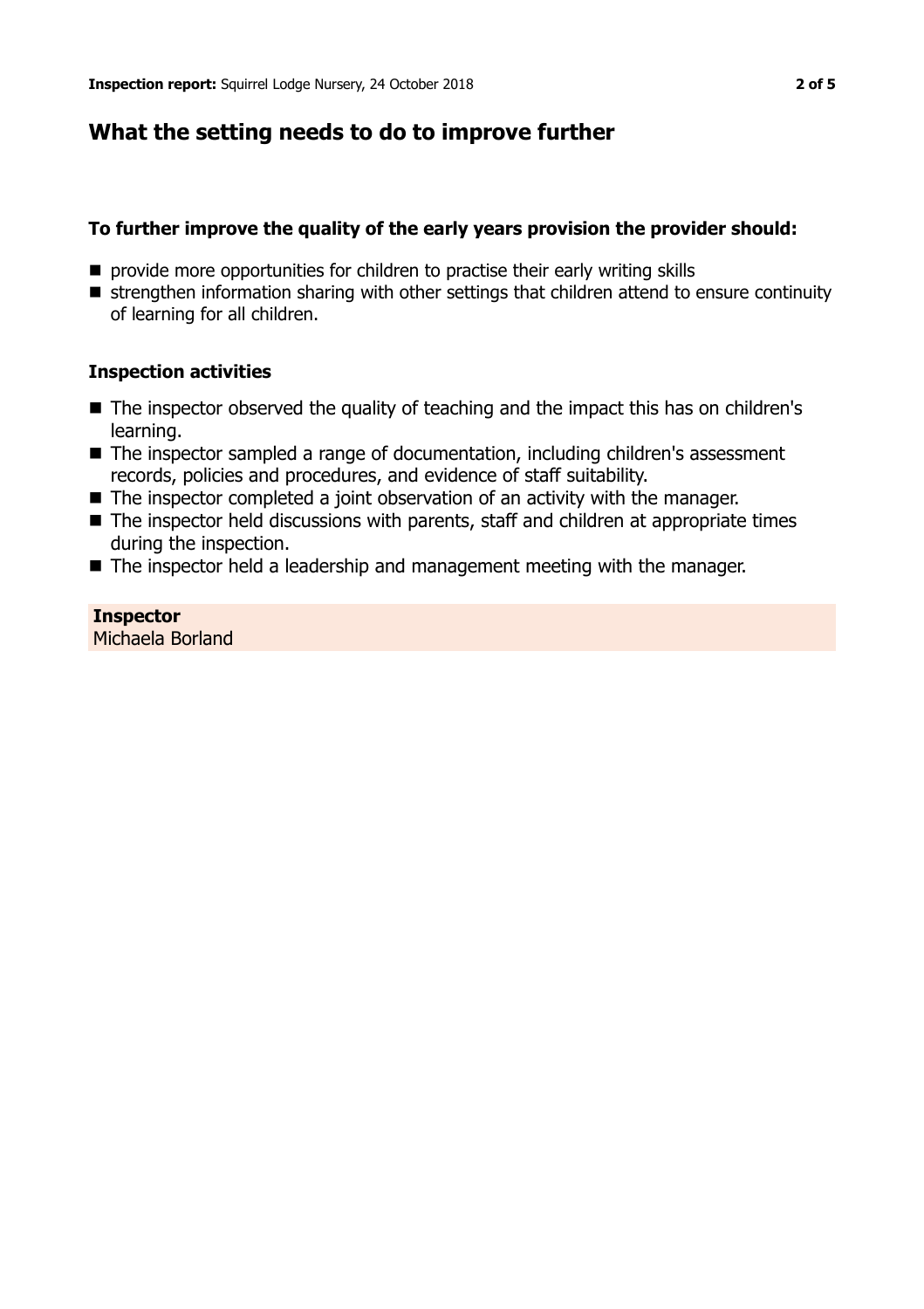# **Inspection findings**

#### **Effectiveness of leadership and management is good**

Safeguarding is effective. Staff have a secure knowledge of child protection issues and know the processes to follow if they have concerns about a child's welfare. The manager completes thorough checks of staff to ensure they are suitable to work with children. She supports staff well. Staff take part in regular supervision meetings and attend training to enhance their practice. This helps to raise the quality of teaching and ensure children continue to make good progress. The manager evaluates the provision well and includes the views of parents, staff and children. For example, parents complete questionnaires and children have recently helped to plan some changes to the layout of the play area.

## **Quality of teaching, learning and assessment is good**

Staff use information gained from observations to accurately assess children's level of development and to plan for future learning. Staff encourage children to make their own choices. For example, children choose the colours they wish to use when making play dough. This helps to develop children's decision-making skills. Overall, staff make good use of opportunities to extend children's learning. For example, children explore the concepts of 'heavy' and 'light' while moving objects around the garden. Staff know children well and use their in-depth knowledge of children's interests to plan a varied and stimulating learning environment. For example, children who enjoy learning outdoors build obstacle courses with tyres and planks of wood.

#### **Personal development, behaviour and welfare are good**

Staff are good role models for children. They are polite and remind children about using manners. There is a strong emphasis on teaching children to be healthy. For example, staff encourage children to drink water throughout the day and explain how this keeps their bodies working properly. Staff have clear expectations of children's behaviour. Children are encouraged to share resources and take turns. Children have strong bonds with staff. This helps them to feel safe and secure. Children have lots of opportunities to be physically active and to play outdoors. Staff help to develop children's independence. For example, children hang up their coats when they arrive and self-register by adding their name card to the registration board.

#### **Outcomes for children are good**

All children, including those who have special education needs and/or disabilities, make progress from their starting points. Children confidently explore and investigate in their play. For example, they enjoy looking for hidden objects in a tub filled with leaves. Children benefit from opportunities to develop early mathematical language. For example, they learn the names of shapes as they model with play dough. Children behave well and enjoy playing together. All children are learning the necessary skills they need for future learning, including moving on to school.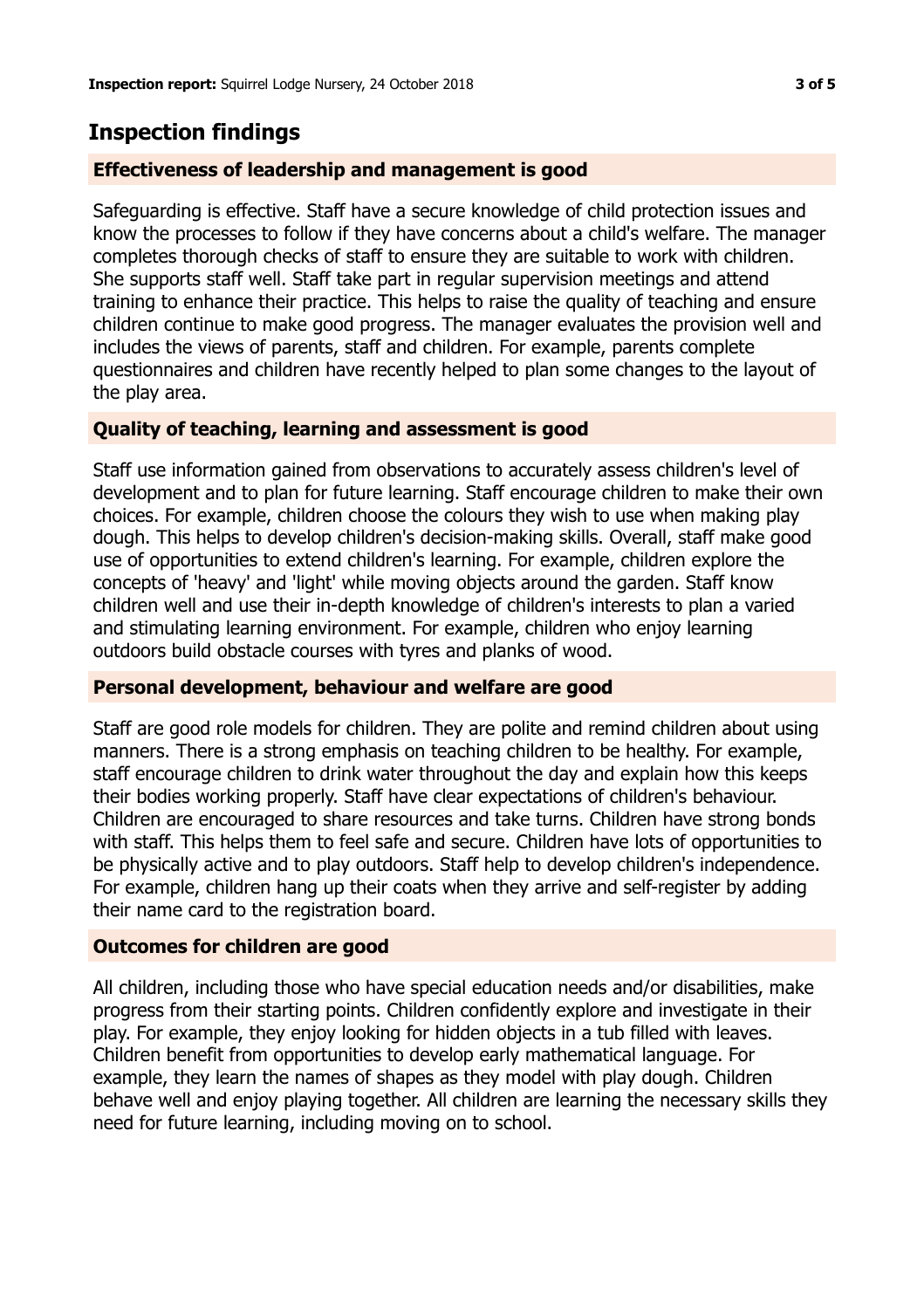# **Setting details**

| Unique reference number                             | EY499277                                               |
|-----------------------------------------------------|--------------------------------------------------------|
| <b>Local authority</b>                              | Kent                                                   |
| <b>Inspection number</b>                            | 10057131                                               |
| <b>Type of provision</b>                            | Full day care                                          |
| <b>Registers</b>                                    | Early Years Register, Compulsory Childcare<br>Register |
| Day care type                                       | Childcare on non-domestic premises                     |
| Age range of children                               | $2 - 4$                                                |
| <b>Total number of places</b>                       | 26                                                     |
| Number of children on roll                          | 42                                                     |
| Name of registered person                           | Elliott-Hare, Claire Adele                             |
| <b>Registered person unique</b><br>reference number | RP904294                                               |
| Date of previous inspection                         | Not applicable                                         |
| <b>Telephone number</b>                             | 07842441237                                            |

Squirrel Lodge Nursery registered in 2016. It is located in Sittingbourne, Kent. The nursery is open from 7.30am to 6.30pm, Monday to Friday, all year round. The nursery employs 10 members of staff. Of these, two are qualified at level 6, two at level 4, three at level 3, one at level 2 and two are unqualified. Additionally, two staff are qualified forest school leaders. One member of staff also holds qualified teacher status. The nursery receives funding for the provision of free early years education for two-, threeand four-year-old children, in addition to the early years pupil premium. The nursery follows the Reggio Emilia educational philosophy.

This inspection was carried out by Ofsted under sections 49 and 50 of the Childcare Act 2006 on the quality and standards of provision that is registered on the Early Years Register. The registered person must ensure that this provision complies with the statutory framework for children's learning, development and care, known as the early years foundation stage.

Any complaints about the inspection or the report should be made following the procedures set out in the guidance Complaints procedure: raising concerns and making complaints about Ofsted, which is available from Ofsted's website: www.ofsted.gov.uk. If you would like Ofsted to send you a copy of the guidance, please telephone 0300 123 4234, or email [enquiries@ofsted.gov.uk.](mailto:enquiries@ofsted.gov.uk)